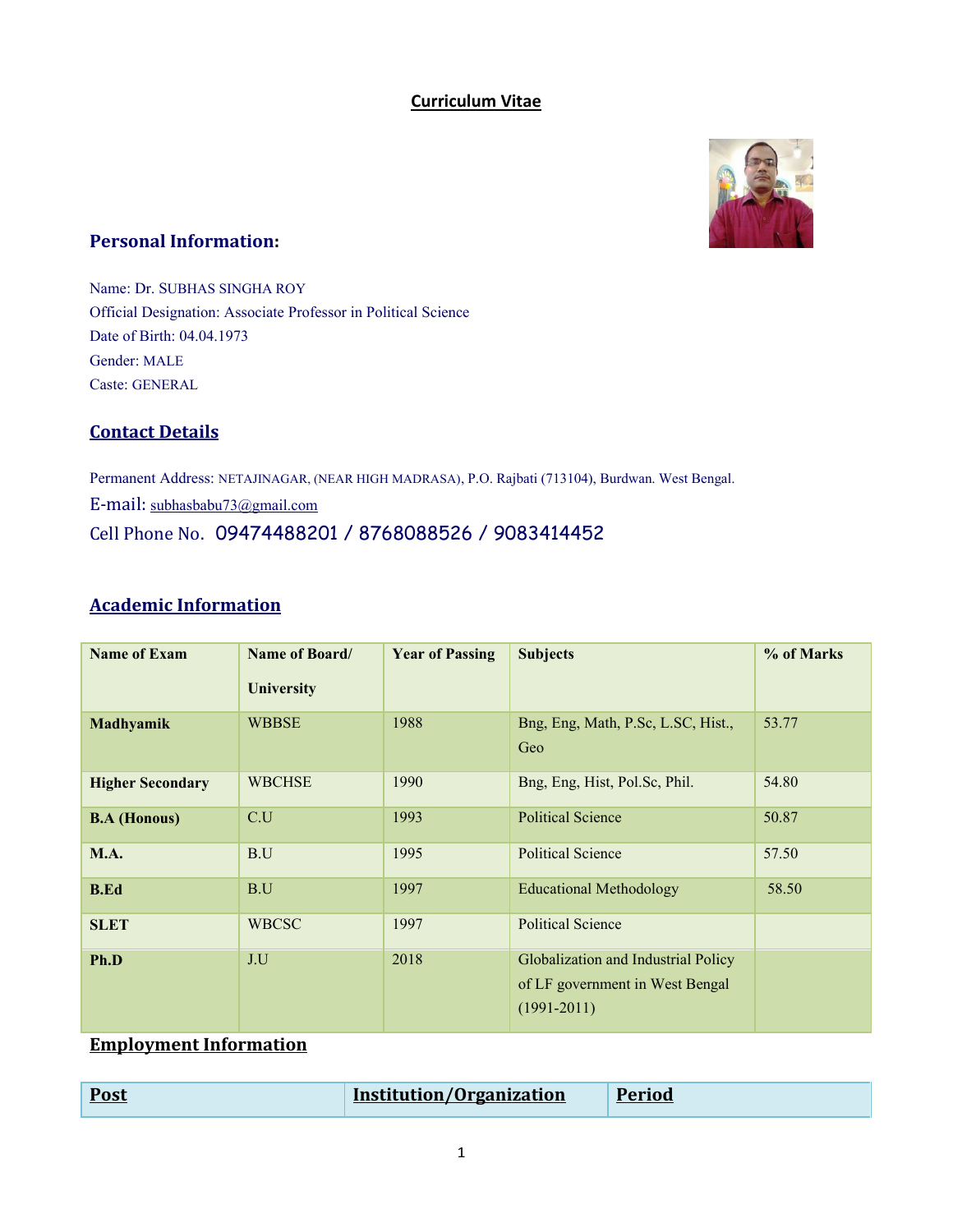| <b>Assistant Teacher</b>   | Bishrail High School,   | 23rd Feb. 1999 - 9th April, |
|----------------------------|-------------------------|-----------------------------|
|                            | South Dinajpur, W.B.    | 2001.                       |
| Lecturer                   | Chandidas Mahavidyalaya | 10th April, 2001.           |
|                            | Khujutipara, Birbhum    |                             |
| <b>Assistant Professor</b> | Do                      | 10th April, 2007            |
| <b>Assistant Professor</b> | Do                      | 10th April, 2012            |
| <b>Associate Professor</b> | Do                      | 10th April, 2015            |

### **Working Place Information**:

**Present Institution: Chandidas Mahavidyalaya, (Govt. Aided Under Graduate College)**

**Affiliation Status: The College is affiliated under the University of Burdwan, (Approved under the Sections of 2(f)& 12(b) of UGC).**

**Address of the College: P.O. Khujutipara, P.S. Nanoor, Dist: Birbhum, W.B. 731215.** 

**Contact No. 9474614644/ 8371069569**

#### **Publication Information**

### Refresher / Orientation Course Attended:

- 1. 39th ORIENTATION Course, UGC Academic Staff College, Burdwan University, Burdwan 22.10.2002-18.11.2002.
- 2. Refresher Course in Political Science , UGC Academic Staff College, North Bengal University, Darjeeling, 14.2.2005-06.03.2005,
- 3. Refresher Course in Political Science, UGC Academic Staff College, Jawaharlal Nehru University, New Delhi, 04.02.2008-29.8.2008
- 4. Refresher Course in Women's Studies, UGC Academic Staff College, Burdwan University, Burdwan, 04.12.2012-24.2.2012,
- 5. Two-week Capacity Building Workshop in Research Methodology in Social Science, ICSSR-NERC, Shillong, Meghalaya, 06.03.2014-19.03.2014,
- 6. Refresher Course in Contemporary International Relations, Academic Staff College, Jadavpur University, Kolkata, 02.02.2015-21.02.2015,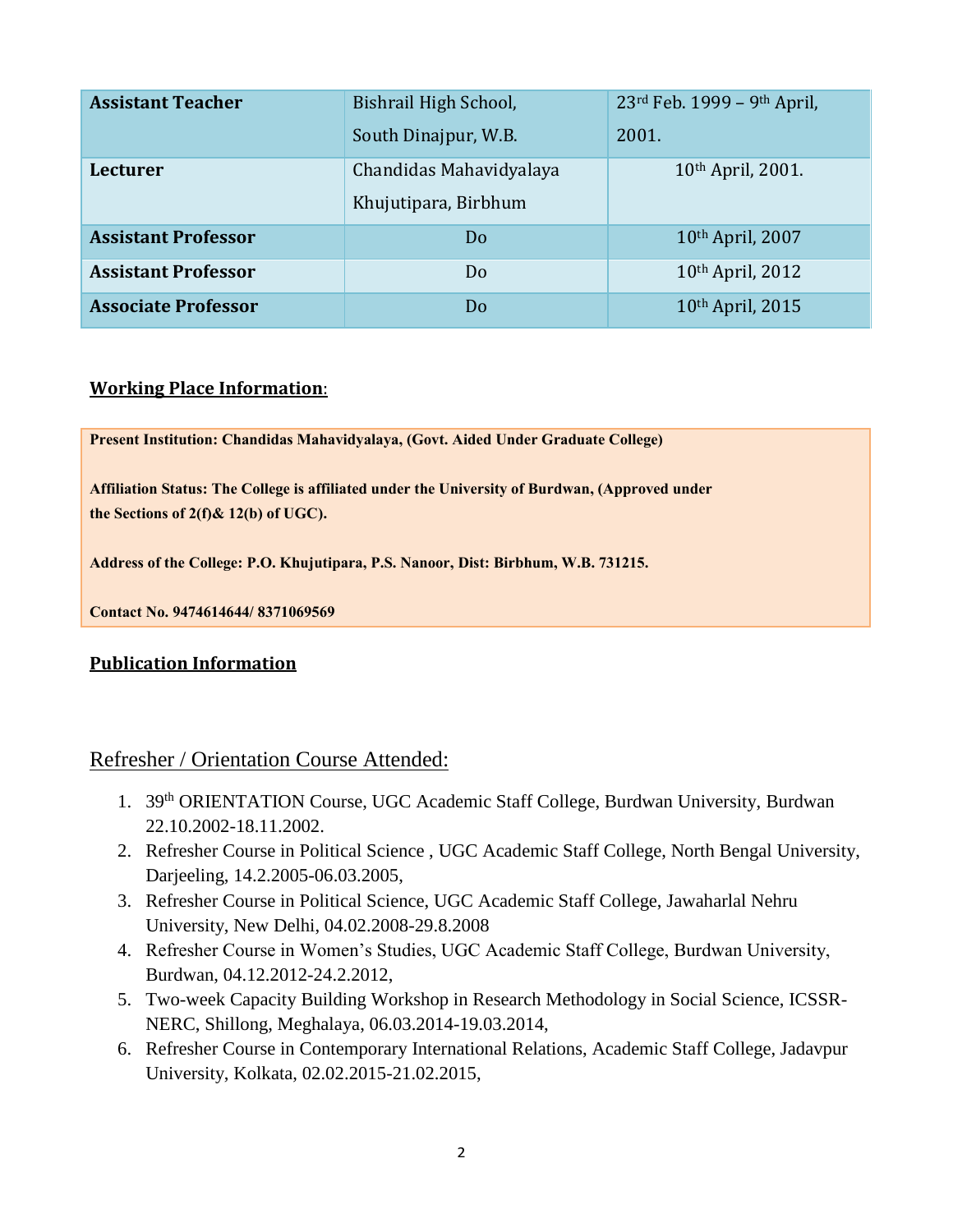### Short-term Courses

- 1. Orientation Programme in NSS, IIT-Kharagpur, Kharagpur, W.B, 17.02.2003-26.02.2003,
- 2. Refresher Course in NSS, Ramkrishna Mission Ashram, Narendrapur, W.B, 02.12.2008- 06.12.2008,
- 3. Short term Course in Research Methodology for Humanities, Commerce, and Literature, UGC Academic Staff College, Burdwan University, Burdwan, 25.02.2011-28.02.2011.
- 4. Interaction Programme of Ph.D Scholars, UGC Academic Staff College, Jawaharlal Nehru University, New Delhi, 05.11.2012-09.11.2012.
- 5. Short term Course in Disaster Management, UGC Academic Staff College, Burdwan University, Burdwan, 09.03.2013-15.03.2013.
- 6. Short term Course in Students' Counselling and Guidance, UGC Academic Staff College, Burdwan University, Burdwan, 24.12.2014-31.12.2014.

### Paper Publications

| SI.<br>N <sub>o</sub>   | <b>Type</b><br>of<br><b>Public</b><br>ation | <b>Title of the Article</b><br><b>Of</b><br><b>Chapter</b>                                         | <b>Title</b>                                                                                 | ISBN/<br><b>ISSN</b> | Year                                                   | <b>Publisher</b>                                  |
|-------------------------|---------------------------------------------|----------------------------------------------------------------------------------------------------|----------------------------------------------------------------------------------------------|----------------------|--------------------------------------------------------|---------------------------------------------------|
| $\mathbf{1}$            | Chapter<br>in Book                          | <b>Predicament of CPIM in</b><br><b>Multicultural India</b>                                        | State, Nation &<br>Multiculturalism:<br><b>Problem in Perspectives</b>                       | 978819242260202      | 2013                                                   | Chandidas<br>Mahavidya<br>laya,<br><b>Birbhum</b> |
| $\overline{2}$          | Journal<br>Article                          | Portrayal of Women in<br>Indian Media in the of<br>Globalization                                   | <b>Global Media Journal:</b><br><b>Indian Edition (C.U.)</b>                                 | 22495835             | Summer<br>Issue /<br><b>June 2012</b><br>Vol.3<br>No.1 | Calcutta<br>University                            |
| 3                       | Chapter<br>in Book                          | <b>Participant Observation:</b><br><b>Neglected but Useful</b><br><b>Tool in Political Science</b> | <b>Research Methods in</b><br><b>Social Sciences</b>                                         | 97881903700<br>59    | 2012                                                   | Asansol<br>Girls'<br>College                      |
| $\overline{\mathbf{4}}$ | Chapter<br>in Book                          | Women Human Rights,<br>Violence and the Indian<br>Scenario                                         | Human Rights and<br>Human Development                                                        | 788192376516         | 2012                                                   | Asansol<br>Girls'<br>College                      |
| 5                       | Chapter<br>in Book                          | The (In)security<br>Paradox: Human Rights<br>and Counter-Terror<br>Laws in India                   | <b>Globalization and</b><br><b>Human Rights</b>                                              | 978192534909         | 2014                                                   | Khejuri<br>College,<br>Midnapur<br>(E)            |
| 6                       | Chapter<br>in Book                          | Questioning the<br>Nationalist Discourse in<br>Post-Imperial India                                 | Indian Nationhood and<br>Nationalism:<br>Perspectives,<br>Representations and<br>Reflections | 978819287100         | 2013                                                   | Rohini<br>Nandan,<br>Kolkata                      |
| $\overline{7}$          | Chapter                                     | <b>Communists in Identity</b>                                                                      | <b>Questioning Identity:</b>                                                                 | 9788170743           | 2014                                                   | K.P.Bagchi,<br>Kolkata                            |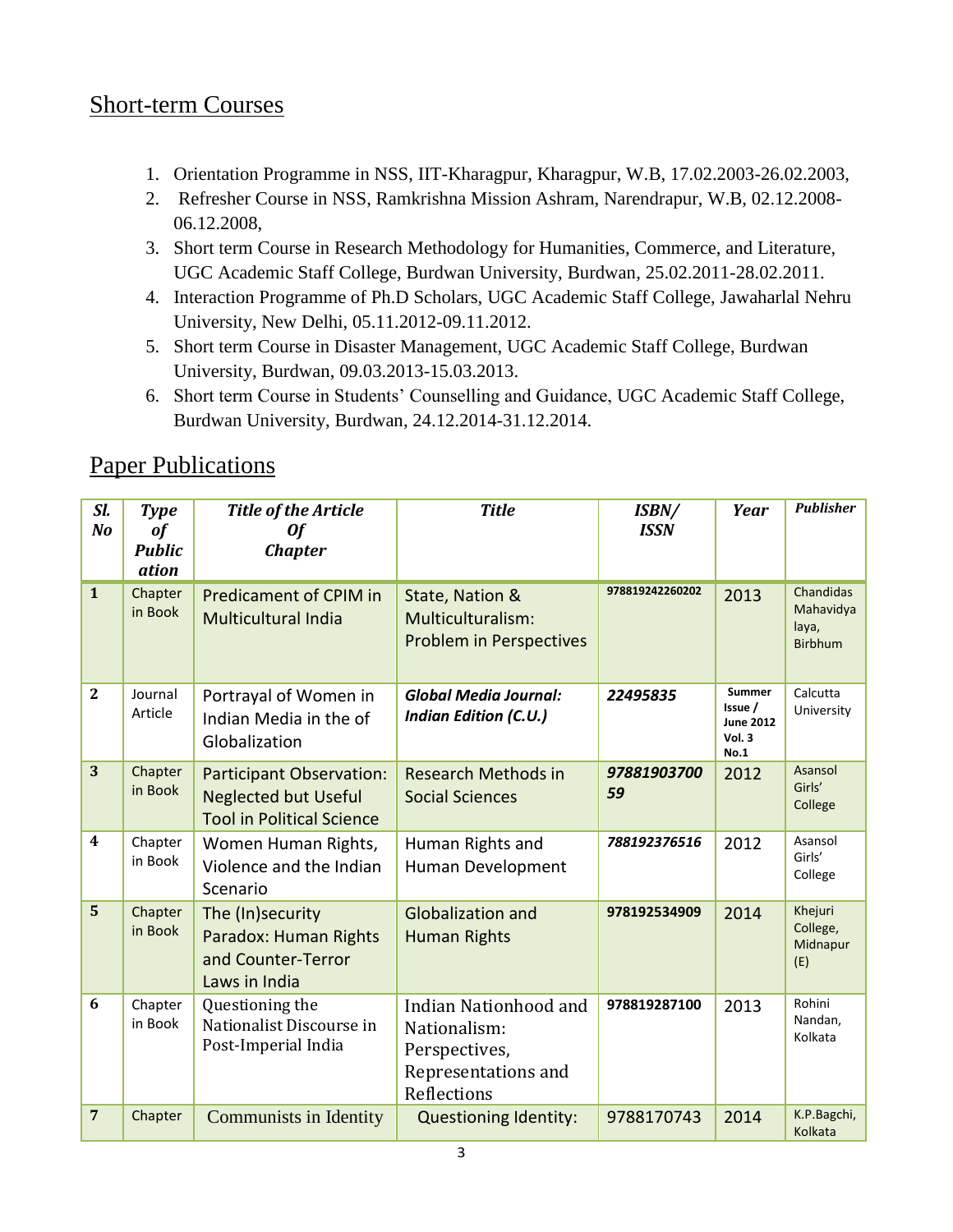|    | in Book            | <b>Politics</b> ?: Dissecting<br>CPIM's Response to<br><b>Minority Problems</b>                                            | Response of the State<br>and Community in<br><b>Contemporary India</b>                               | 484           |                                 |                                                    |
|----|--------------------|----------------------------------------------------------------------------------------------------------------------------|------------------------------------------------------------------------------------------------------|---------------|---------------------------------|----------------------------------------------------|
| 8  | Chapter<br>in Book | Understanding<br>Vivekananda"s<br>Nationalism through<br>Hermeneutic<br>Perspective                                        | Vivekananda's<br>Philosophy of<br>Nationalism : A Review<br>in the $21st$ Century                    | 9788192376547 | 2014                            | Asansol<br>Girls'<br>College                       |
| 9  | Chapter<br>in Book | <b>European Union:</b><br><b>Toward Regional</b><br>Integration                                                            | <b>International Relations:</b><br><b>Theory and Substance</b>                                       | 9789384106355 | 2015                            | Levant<br>Books,<br>Kolkata                        |
| 10 | Journal<br>Article | <b>Towards Understanding</b><br><b>Industrial Policy Under</b><br>Left Front Regime in<br>West Bengal                      | Inquest                                                                                              | 23495472      | Vol.3,<br>Issue.1<br>2016       | Chandidas<br>Mahavidya<br>laya,<br>Birbhum         |
| 11 | Chapter            | Human Rights and Anti-<br><b>Terror Laws in India</b>                                                                      | <b>Terrorism and Human</b><br>Rights in the<br>Globalizing World:<br>Experience in Indian<br>Context | 9788186772942 | 2017                            | <b>New</b><br>Academic<br>Publishers,<br>New Delhi |
| 12 | Chapter<br>in Book | <b>Competitive Federalism</b><br>in India: A Recent<br>Trend                                                               | <b>Restructuring Indian</b><br>Federation                                                            | 9788186772973 | 2018                            | <b>New</b><br>Academic<br>Publishers,<br>New Delhi |
| 13 | Chapter<br>in Book | The Women's<br><b>Reservation Bill: From</b><br><b>Ideas of</b><br><b>Representation to</b><br><b>Politics of Presence</b> | Women, Society and<br>Politics: A Study of<br>South Asia                                             | 9789380736983 | 2018                            | Avenel<br>Press,                                   |
| 14 | Journal<br>Article | New Industrial Policy<br>(1994) and Left Front<br>Government in West<br>Bengal: Paradigm Shift<br>or Continuity?           | <b>Wesleyan Journal of</b><br>Research,                                                              | 0975-1386     | <b>Vol 11</b><br>(June<br>2018) | <b>Bankura</b><br>Christian<br>College             |
| 15 | Journal<br>article | <b>Reservation and</b><br><b>Equality: Exploring</b><br>the problematique in<br>India                                      | Ajanta: An<br><b>International Multi-</b><br>disciplinary Quarterly<br><b>Research Journal</b>       | 22775730      | Vol.<br>VIII,<br>Issue-I        | Ajanta                                             |

### As Resource Person:

I

|--|--|--|--|--|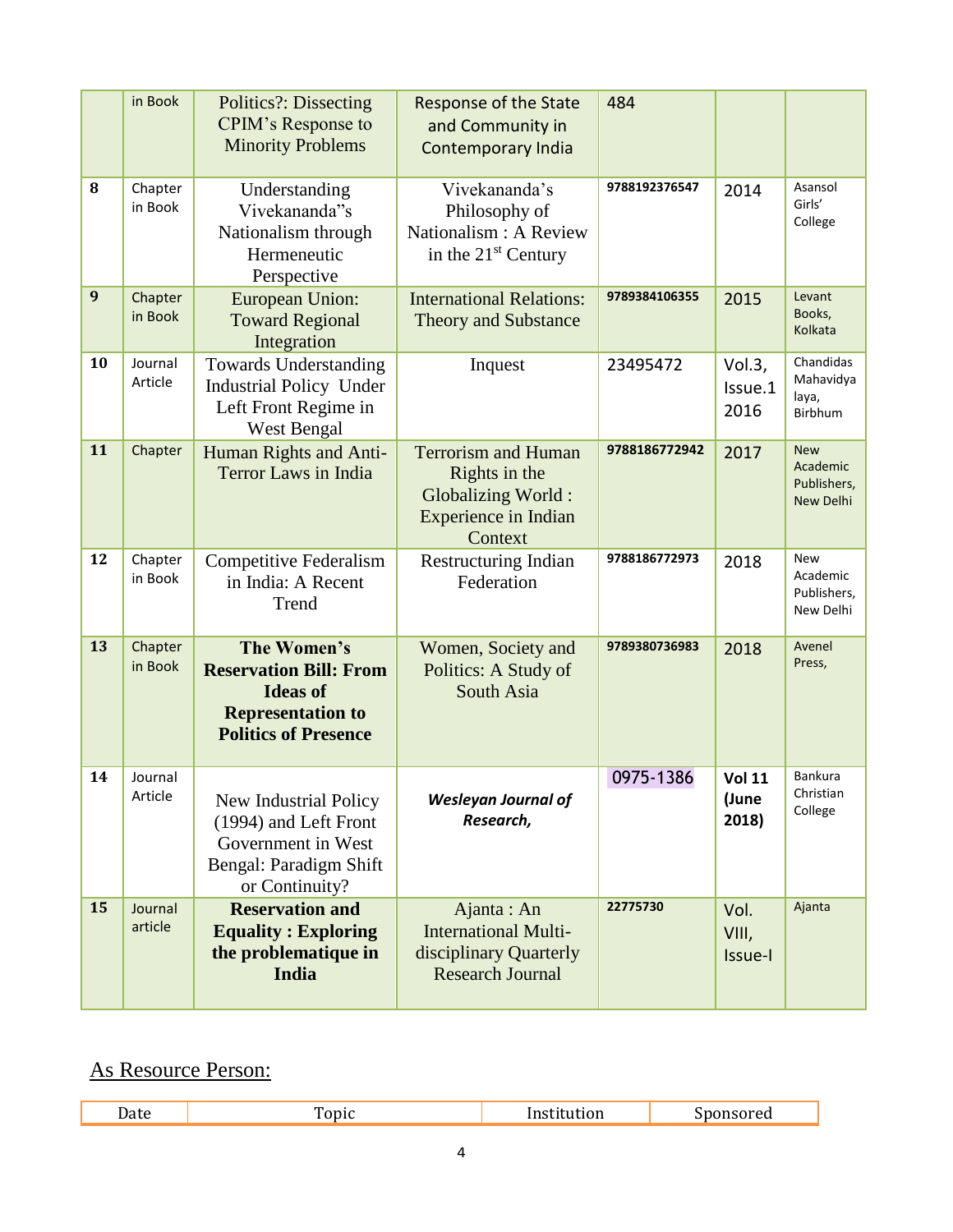| 13.02.'14-<br>14.02.'14 | YPC Judge in District Inter-college<br>Youth Parliament Competition.      | Vivekananda<br>Mahavidyalaya,<br>Burdwan,          | Ministry of<br>Parliamentary Affairs,<br><b>GoWB</b> |
|-------------------------|---------------------------------------------------------------------------|----------------------------------------------------|------------------------------------------------------|
| 15.09.2016              | NAAC Preparation of Self Study Report                                     | Patrasayar<br>Mahavidyalaya,<br><b>Bankura</b>     | <b>IQAC</b>                                          |
| 20.09.2016              | <b>NAAC Visit: Some Preliminary</b><br>Observation                        | Barjora College,<br><b>Bankura</b>                 | <b>IQAC</b>                                          |
| 07.12.2016              | Challenges of Higher Education in<br>Contemporary India: Role of NAAC     | SFS, Khairasol,<br><b>Birbhum</b>                  | <b>IQAC</b>                                          |
| 02.08.2017              | The Primary Onjective of IQAC in the<br><b>Institution</b>                | Gobinda Prasad<br>Mahavidyalaya,<br><b>Bankura</b> | <b>IQAC</b>                                          |
| 02.08.2017              | <b>Power Point Presentation: An Effective</b><br><b>Means of Teaching</b> | Gobinda Prasad<br>Mahavidyalaya,<br><b>Bankura</b> | <b>IQAC</b>                                          |
| 21.04.2017              | <b>Post-Accredation Activities in Colleges</b>                            | <b>Hiralal Bhakat</b><br>College, Birbhum          | <b>IQAC</b>                                          |
| 04.09.2017              | NAAC Visit: A Necessary Step for<br><b>Increasing Quality</b>             | Patrasayar<br>Mahavidyalaya,<br><b>Bankura</b>     | <b>IQAC</b>                                          |

# Paper Presented in seminars

| SI.            | <b>Date</b>     | Level             | <b>Title of the</b><br>paper                                                                            | <b>Title of the seminar</b>                                                                                                     | <b>Organized by</b>                        | Sponsored<br>by                                                       |
|----------------|-----------------|-------------------|---------------------------------------------------------------------------------------------------------|---------------------------------------------------------------------------------------------------------------------------------|--------------------------------------------|-----------------------------------------------------------------------|
| $\mathbf{1}$   | 16.03.2018      | Internation<br>al | The<br>Reservation<br>Debate                                                                            | Empowerment of<br>Women in India: From<br>the Perspectives of<br><b>Attaining Gender</b><br><b>Parity and Social</b><br>Justice | Sabang<br>Sajanikanta<br>Mahavidyala<br>ya | <b>IQAC</b>                                                           |
| $\overline{2}$ | 24.4.18-25.4.18 | Internation<br>al | Women's<br>Reservation<br><b>Bill: From Ideas</b><br>of<br>Representation<br>to Politics of<br>Presence | Women, Society and<br>Politics: A Study on<br>India and Bangladesh                                                              | Karimpur<br>Pannadevi<br>College           | <b>MAKAIS &amp;</b><br>Jahangirnag<br>ar<br>University,<br>Bangladesh |

| SI. | <b>Date</b>                  | Level           | Title of the paper                                      | Title of the seminar                      | <b>Organized by</b> | Sponsored<br>by |
|-----|------------------------------|-----------------|---------------------------------------------------------|-------------------------------------------|---------------------|-----------------|
|     | $25.3.'13-$<br>$26.3.^{'}13$ | <b>National</b> | The (In)security<br>Paradox: Human<br><b>Rights and</b> | <b>Globalization and</b><br>Human Rights. | Khejuri College     | <b>UGC</b>      |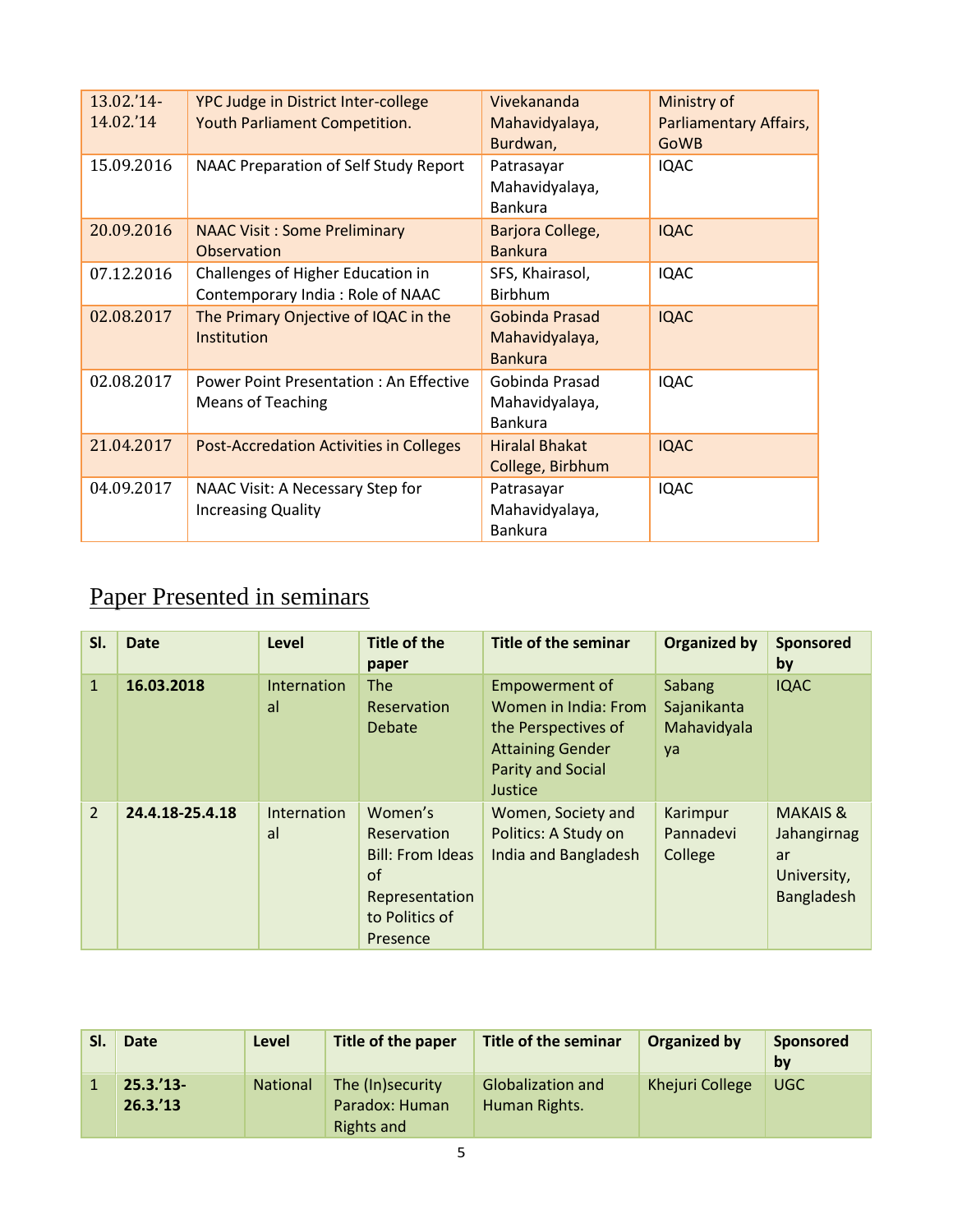|                |                          |                 | <b>Repressive Laws in</b><br>India                                                          |                                                                                                                                      |                                                         |            |
|----------------|--------------------------|-----------------|---------------------------------------------------------------------------------------------|--------------------------------------------------------------------------------------------------------------------------------------|---------------------------------------------------------|------------|
| $\overline{2}$ | 23.08.'13-<br>24.3.'13   | National        | Communists in<br>Quandary:<br><b>Identity Politics</b><br>and CPIM                          | <b>Questioning Identity</b><br>: Response of the<br>State and<br>Community in<br><b>Contemporary India</b>                           | Barrackpore<br>Rastra Guru<br>Surendranath<br>College   | <b>UGC</b> |
| $\overline{3}$ | 24.09.'13-<br>25.09.'13  | <b>National</b> | Understanding<br>Vivekananda's<br>Nationalism from<br>Hermeneutic<br>Perspective            | Vivekananda's<br>Philosophy of<br>Nationalism-A<br>Review in 21st<br>Century                                                         | <b>Asansol Girls'</b><br>College                        | <b>UGC</b> |
| $\overline{4}$ | 28.09.'13-<br>29.09.'13  | National        | Questioning the<br><b>Nationalist</b><br><b>Discourse in Post-</b><br>Independence<br>India | <b>India's Nationhood</b><br>and Nationalism:<br>Perspectives,<br>Representation and<br><b>Reflections</b>                           | Vidyanagar<br>College                                   | <b>UGC</b> |
| 5              | 10.09.'14-<br>11.09.'14  | <b>National</b> | The Development<br>Discourse:<br>Interrogating<br><b>Nehruvian Model</b>                    | <b>India's Constitutional</b><br>Development since<br>the 1950s: Its Socio-<br><b>Political and</b><br>Economic<br><b>Dimensions</b> | Dewan Abdul<br>Gani College,                            | <b>UGC</b> |
| 6              | 02.12.'14-<br>03.12.'14  | National        | Swami<br>Vivekananda and<br><b>Democratic Ideals</b>                                        | The Importance of<br>Swami Vivekananda<br>in Indian Socio-<br>Political, Legal<br>Aspects in 21st<br>Century                         | South Calcutta<br>Law College                           | <b>UGC</b> |
| $\overline{7}$ | 08.01.'15-<br>09.01.'15  | <b>National</b> | The Discourse of<br><b>Good Governance</b>                                                  | <b>Good Governance:</b><br><b>Problems and</b><br>Challenges in India                                                                | <b>Bishnupur</b><br>Ramananda<br>College                | <b>UGC</b> |
| 8              | $16.3.'15-$<br>17.03.'15 | National        | Reservartion<br>Representation<br>and<br>Empowerment: A<br>Feminist<br>Perspective          | Women<br>Empowerment:<br><b>Challenges and</b><br><b>Strategies</b>                                                                  | Deptt of Life<br>Long Learning<br>and Extension         | <b>UGC</b> |
| 9              | 27.03.'15-<br>28.3.'15   | <b>National</b> | <b>Nehruvian Model</b><br>of Development in<br>India: A Critical<br>Appraisal               | Development and<br>Politics in India                                                                                                 | Chandidas<br>Mahavidyalaya                              | <b>UGC</b> |
| 10             | 22.02.'17-<br>23.02.'17  | National        | Human Rights and<br><b>Anti-Terror Laws</b><br>in India: An<br><b>Uneasy Alliance</b>       | <b>Terrorism and</b><br>Human: Rights in<br>the Globalizing<br>World: Experience<br>in Indian Context                                | S.F.S<br>Mahavidyalaya,<br>Khairasol,<br><b>Birbhum</b> | <b>UGC</b> |
| 11             | 21.01.'18                | National        | <b>The Political</b><br>Economy of                                                          | <b>Restructuring Indian</b><br>Federalism: The                                                                                       | Deptt of Pol.<br>Sc, UGB                                | <b>UGB</b> |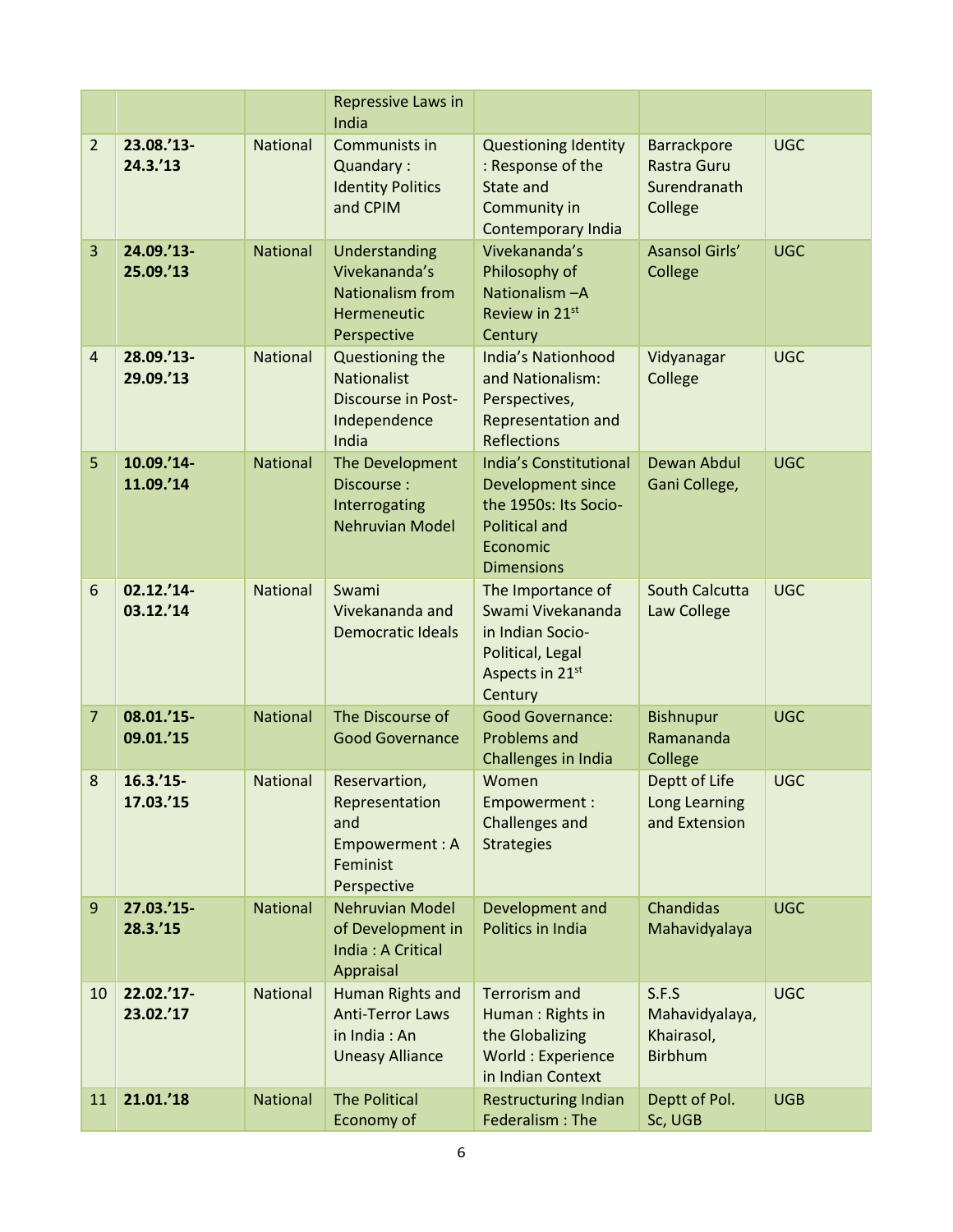| <b>Recent Experience</b><br>Competitive<br>Federalism in India |
|----------------------------------------------------------------|
|----------------------------------------------------------------|

### Total paper presented :

02 – International

11- National

| Sl.                     | Date                  | <b>Level</b>         | <b>Topic of the Seminar</b>          | <b>Place</b>         | Sponsored by |
|-------------------------|-----------------------|----------------------|--------------------------------------|----------------------|--------------|
| $\mathbf{1}$            | $24.03.^{\prime}06$ - | International        | Peace, Human Rights and              | Deptt of Law,        | <b>UGC</b>   |
|                         | 26.03.'06             |                      | <b>Conflict Resolution</b>           | <b>B.U.</b>          |              |
| $\overline{2}$          | 27.02.'07-            | International        | <b>Globalization and Democratic</b>  | Deptt of Pol. Sc,    | <b>UGC</b>   |
|                         | 28.02.'07             |                      | <b>Governance: The Indian</b>        | B.U                  |              |
|                         |                       |                      | <b>Experience</b>                    |                      |              |
| 3                       | 27.08'08-             | <b>International</b> | The Revolt of 1857 : The First       | Raj College,         | <b>UGC</b>   |
|                         | 28.08'08              |                      | War of Independence                  | <b>Burdwan</b>       |              |
| $\overline{\mathbf{4}}$ | 14.03.'17-            | International        | <b>Regionalism and International</b> | Deptt of             | <b>UGC</b>   |
|                         | 15.03.'17             |                      | <b>Relations: Contours and</b>       | <b>International</b> |              |
|                         |                       |                      | <b>Trends</b>                        | Relations, J.U.      |              |
| $\overline{5}$          | 16.03.2017            | <b>International</b> | <b>Pilgrimage Centre and Indian</b>  | Patrasayar           | <b>IQAC</b>  |
|                         |                       |                      | Culture                              | Mahavidyalaya,       |              |
|                         |                       |                      |                                      | <b>Bankura</b>       |              |

## Participation in Seminars/Workshops

| Sl.                     | <b>Date</b>             | Level    | <b>Topic of the Seminar</b><br><b>Place</b>                                                            |                                                     | Sponsored by |
|-------------------------|-------------------------|----------|--------------------------------------------------------------------------------------------------------|-----------------------------------------------------|--------------|
| $\mathbf{1}$            | 03.07.'01-<br>04.07.'01 | National | PERC, B.U.<br><b>Teachers' Training Programme</b><br>on Population and<br><b>Development Education</b> |                                                     | NSS, B.U.    |
| $\mathbf{2}$            | 18.04.'02-<br>19.04.'02 | National | B.U. Pol.Sc<br><b>Global Terrorism</b>                                                                 |                                                     | <b>UGC</b>   |
| 3                       | 01.08.'03               | National | Communalism, Ethnicity and<br><b>Sripat Singh</b><br>Nation Building in India<br>College               |                                                     | <b>ICSSR</b> |
| $\overline{\mathbf{4}}$ | 23.12.'03-<br>24.12.'03 | National | Indian Political Thought and<br>B.U. Pol.Sc<br>Movement                                                |                                                     | <b>UGC</b>   |
| $5\overline{5}$         | 08.02.'04               | National | <b>B.U. Pol.Sc</b><br>Contemporary Indian Society:<br><b>Issues and Challenges</b>                     |                                                     | <b>UGC</b>   |
| 6                       | 21.03'05                | National | The Problem of India's<br>Berhampore<br>Girls' College<br>Nationhood and Indian<br>Federalism          |                                                     | <b>UGC</b>   |
| $\overline{7}$          | 03.09.'05               | National | NSS, JU<br>Disaster Management                                                                         |                                                     | NSS, JU      |
| 8                       | 27.05.'07-<br>28.08.'07 | National | Social Exclusion and<br>Empowerment : A Multi-<br>disciplinary Approach                                | Centre for Inter-<br>disciplinary<br>Subjects, B.U. | <b>UGC</b>   |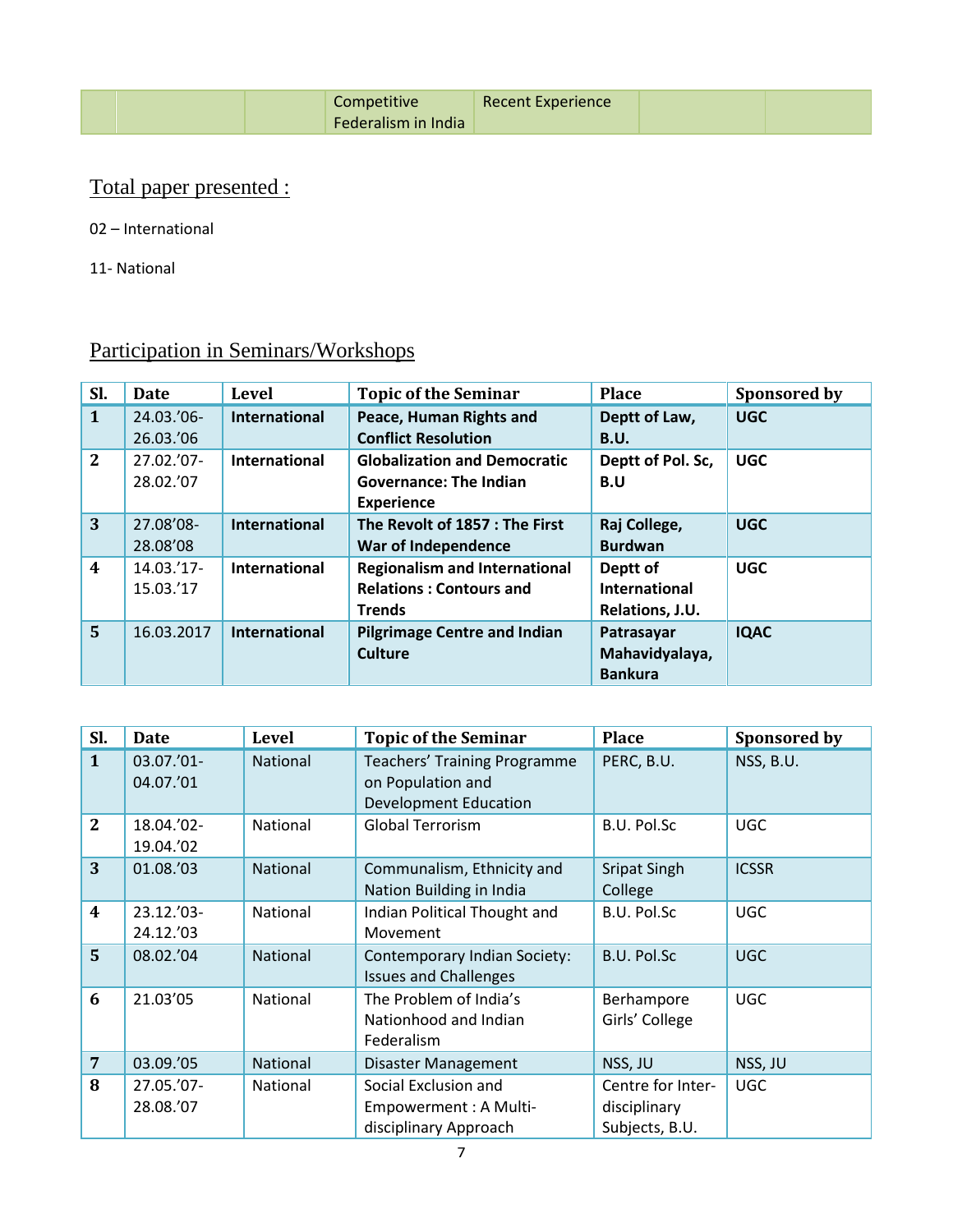|    | 03.06.'10-<br>04.06.'10  | National                            | Indian Politics Since 1990s:<br><b>B.U. Pol.Sc</b><br><b>Structures and Processes</b>                                                        |                                                                                | <b>UGC</b>          |
|----|--------------------------|-------------------------------------|----------------------------------------------------------------------------------------------------------------------------------------------|--------------------------------------------------------------------------------|---------------------|
| 9  | 31.03.'10                | National                            | B.U. Pol.Sc<br><b>Globalization and Public</b><br><b>Administration Today: The</b><br>Indian Experience                                      |                                                                                | <b>UGC</b>          |
| 10 | $10.12.'10-$<br>11.12'10 | National                            | Research Methods in<br><b>International Relations/Political</b><br>Science/ Social Science                                                   | Deptt. Of<br>International<br>Relations,<br>Jadavpur<br>University,<br>Kolkata | <b>UGC</b>          |
| 11 | 02.02.'11-<br>03.02.'11  | National                            | Asansol Girls'<br>Research Methods in Social<br>College<br>Science                                                                           |                                                                                | <b>UGC</b>          |
| 12 | 15.03.'11-<br>16.03.'11  | National                            | Deptt. Of<br>Asian Security in the 21st<br>International<br>Century<br>Relations,<br>Jadavpur<br>University,<br>Kolkata                      |                                                                                | <b>UGC</b>          |
| 13 | 06.09.'11-<br>07.09.'11  | National                            | Human Rights and Human<br>Development                                                                                                        | Asansol Girls'<br>College                                                      | <b>UGC</b>          |
| 14 | 20.04.'12                | National                            | Urban Development and<br>Governance                                                                                                          | Netaji Institute<br>of Asian Studies,<br>Kolkata                               | <b>NIAS</b>         |
| 15 | 03.09.'13-<br>04.09.'13  | National                            | Swami Vivekananda: Relevance<br>Rampurhat<br>of His Thoughts<br>College,<br>Birbhum, W.B.                                                    |                                                                                | <b>UGC</b>          |
| 16 | 13.09.'13-<br>14.09.13   | National                            | <b>Vivekananda and His Timeless</b><br>Legacy in 21 <sup>st</sup> Century                                                                    | Mankar College,<br>Burdwan, W.B.                                               | <b>UGC</b>          |
| 17 | 14.09.'13                | Special<br>Lecture<br>Series        | <b>Immanuel Kant</b>                                                                                                                         | Goethe<br>Institute, Max<br>Muller Bhaban,<br>Kolkata                          | German<br>Consulate |
| 18 | 30.11.'13                | Special<br>Lecture<br><b>Series</b> | G.W.F. Hegel                                                                                                                                 | Goethe<br>Institute, Max<br>Muller Bhaban,<br>Kolkata                          | German<br>Consulate |
| 19 | 14.02.'14                | <b>State Level</b>                  | <b>Contribution Sir Ashutosh</b><br>Rampurhat<br>Mukherjee in Expansion of<br>College,<br><b>National Education</b><br>Birbhum, W.B.         |                                                                                | GoWB                |
| 20 | 12.04.'14                | Special<br>Lecture<br><b>Series</b> | Max Weber                                                                                                                                    | Goethe<br>Institute, Max<br>Muller Bhaban,<br>Kolkata                          | German<br>Consulate |
| 21 | 13.09.'14                | State level                         | Development of Administration<br>Suri Vidyasagar<br>Skill for Academic and<br>College, Suri,<br>Birbhum, W.B.<br><b>Administrative Staff</b> |                                                                                | <b>IQAC</b>         |
| 22 | 21.03.'13-<br>22.03.'13  | National                            | <b>West Bengal Political Science</b><br>Association                                                                                          | Kolkata                                                                        | <b>WBPSA</b>        |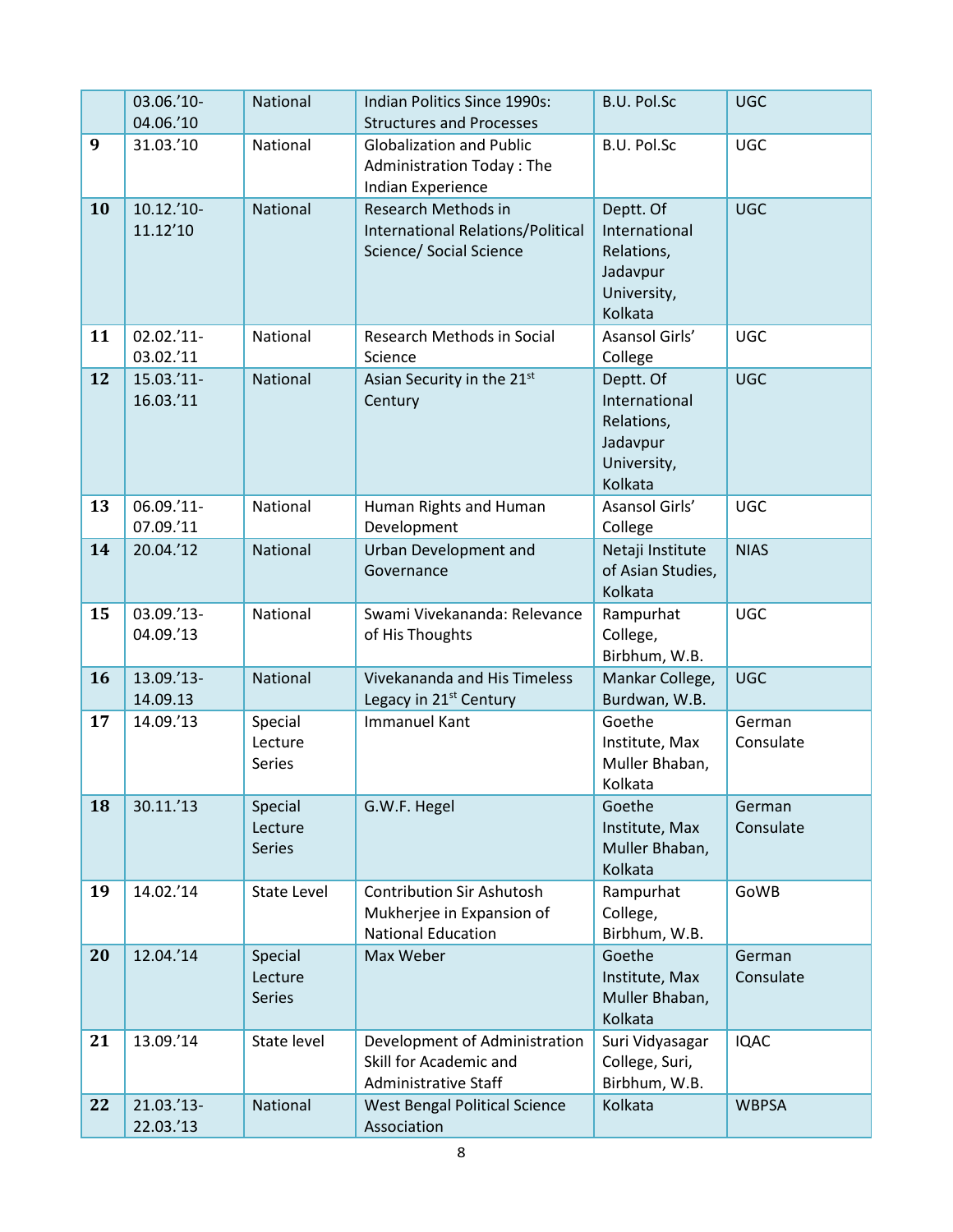| 23 | 25.03.'15-<br>26.03.'15 | National            | Globalization, Environment and<br>Sustainable Development :<br><b>Indian Perspectives</b>                                                                                 | Chandidas<br>Mahavidyalaya,<br>Khujutipata,<br>Birbhum, W.B.  | <b>UGC</b>                                                                     |
|----|-------------------------|---------------------|---------------------------------------------------------------------------------------------------------------------------------------------------------------------------|---------------------------------------------------------------|--------------------------------------------------------------------------------|
| 24 | 30.03.'15-<br>31.03.'15 | National            | Jawaharlal Nehru and Making<br>of Modern India                                                                                                                            | Calcutta<br>University                                        | <b>UGC</b>                                                                     |
| 25 | 13.07.'15-<br>14.07'15  | National            | <b>NAAC Assessment and</b><br>Accreditation : Implementation<br>at the Institutional Level                                                                                | Ramkrishna<br>Vidyamandir,<br>Belur, W.B.                     | <b>UGC</b>                                                                     |
| 26 | 25.08.'15               | University<br>Level | <b>NAAC: Accreditation and</b><br>Awareness                                                                                                                               | B.U                                                           |                                                                                |
| 27 | 03.09.'15-<br>04.09.'15 | National            | Evolution of Bengal in 20 <sup>th</sup><br>Rampurhat<br>Century in the Context of<br>College,<br><b>Liberal Arts and Popular</b><br>Birbhum, W.B.<br>Culture              |                                                               | <b>UGC</b>                                                                     |
| 28 |                         | National            |                                                                                                                                                                           | Chandidas<br>Mahavidyalaya,<br>Khujutipara,<br><b>Birbhum</b> | <b>UGC</b>                                                                     |
| 29 | 22.11.'16-<br>23.11.'16 | National            | <b>Challenges to Sustainable</b><br>Hetampur<br>Krishna Chandra<br>Development in Rural India:<br>Education, Gender and<br>College<br>Inequality and Women<br>Empowerment |                                                               | <b>UGC</b>                                                                     |
| 30 | 29.06.'17               | University<br>Level | <b>CBCS: An Appraisal</b><br>Deptt of Pol.Sc,<br>B.U                                                                                                                      |                                                               | B.U                                                                            |
| 31 | 03.01.'18-<br>04.01'18  | National            | Use of Scientific and Technical<br><b>Terminology in Political Science</b>                                                                                                | Kazi Nazrul<br>University,<br>Asansol, W.B.                   | Commission for<br>Scientific and<br>Technical<br>Terminology,<br>Govt of India |

Participation: International: 05

National: 31